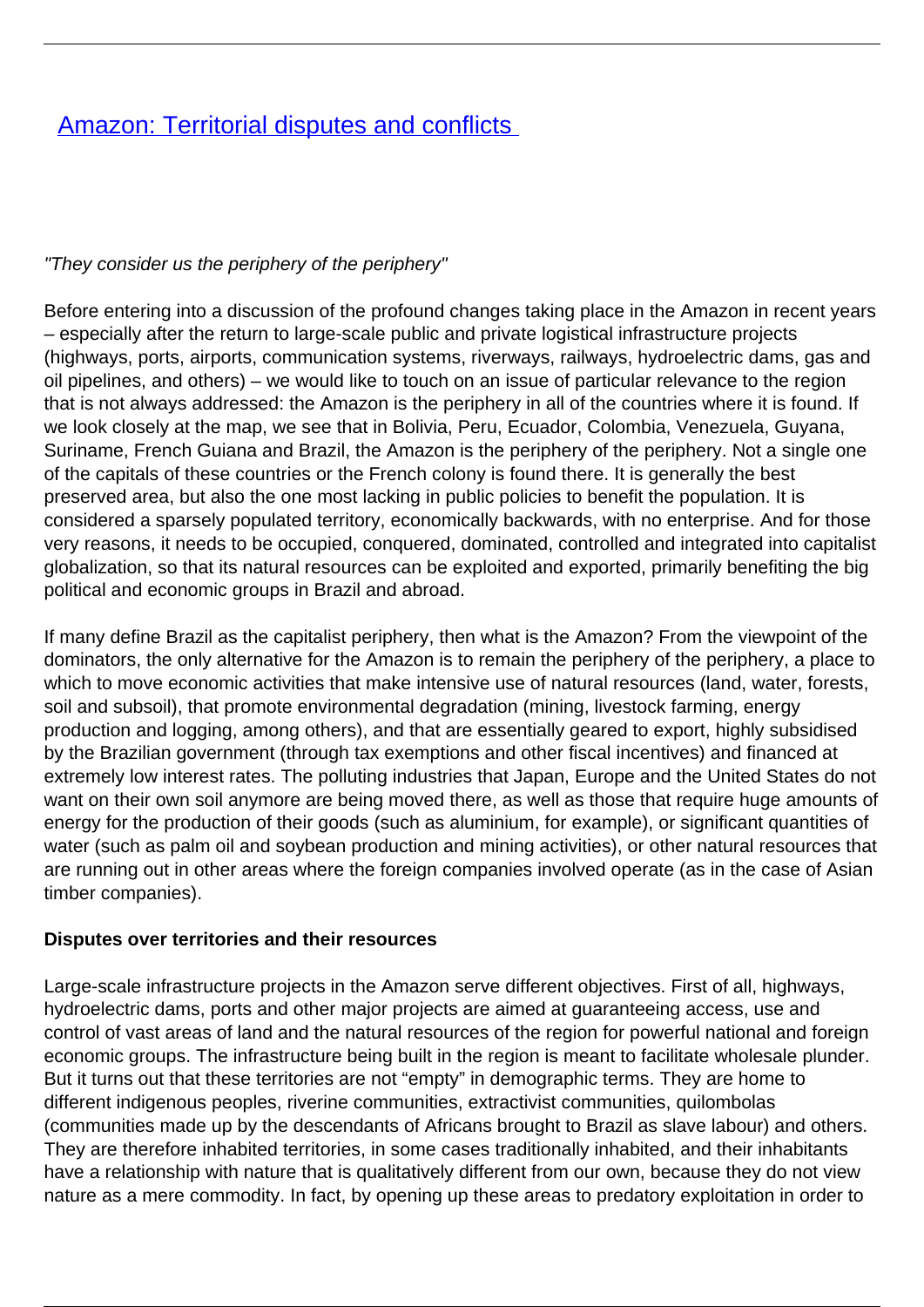satisfy external demands, the governments, companies and their allies are sowing conflict in the Amazon, because traditional, peasant farmer and indigenous communities will not allow their areas to be destroyed without reacting in some way.

Second, Brazil's interest in the integration of infrastructure in South America is motivated by the possibility of lowering the costs of exporting soybeans, minerals, timber, meat and other products to markets on different continents. In addition, this process has enabled Brazilian companies to enter and control the markets of neighbouring countries, with the full support of the Brazilian Development Bank (BNDES), other public and private financial institutions, different ministries, the national government, etc. Not to mention the intent of some of the social sectors that control the state to transform Brazil into a hegemonic power in South America.

Third, infrastructure projects are important for the three countries that are currently competing for hegemony in South America, and particularly in the Pan-Amazon region: Brazil, China and the United States. These countries want to ensure that the projects they have planned are effectively implemented. For China, which needs large quantities of minerals and food products, the Amazon has become one of its main suppliers. In addition to economic motivations, the United States wants to consolidate its military presence in this section of the hemisphere. In this regard, Colombia remains the primary "bridgehead" for U.S. interests in our region. While on one hand, the territorial interconnection achieved through infrastructure projects is viewed positively by the governments and transnational companies of Brazil, China and the United States, on the other, it tends to heighten the conflicts between them, because their geopolitical and strategic perspectives differ on several points. How will these conflicts be resolved? That is the question!

Fourth, social movements, NGOs, church movements and other sectors of society that are opposed to this logic of economic development based on the intensive and extensive exploitation of the Amazon's natural resources are not fighting against one company or another, one government or another; their struggle is against an entire bloc of power that is profoundly interconnected from the local to the international level. That power bloc unites governments, corporations (ALCOA, VALE, Suez, Odebrecht, Camargo Corrêa), parliaments, judicial power, communication oligopolies (encompassing TV, radio, internet, press agencies, newspapers, magazines, etc.), banks (Santander, Itaú, Bradesco, BNDES, the World Bank, the Inter-American Development Bank, the International Monetary Fund, and others), multilateral agencies (particularly the World Trade Organization), business associations (1), and even a certain sector of social movements and NGOs.

These actors join forces to ensure the public's support for the execution of infrastructure projects – despite the recognized irreversible impacts on the environment, indigenous peoples, traditional communities and urban populations. They also push through legislative reforms for the relaxation of environmental and other legislation, in order to facilitate access by big corporations to indigenous lands, the remnants of quilombolas, preserved natural areas (national forests, parks, extractivist reserves, etc.); and to define mitigation and/or compensation measures to enable the removal of thousands of people from the areas of interest to big capital. We also should not forget the measures aimed at combating all of the sectors that fight back against the strategies of the hegemonic forces, such as the criminalization of leaders and their organizations, political persecution, the financial asphyxiation of organizations, and even the use of physical violence.

Fifth, large-scale infrastructure projects are connected to the strategy of the abovementioned power bloc to transform all elements of nature into environmental assets. In other words, we have entered into a phase of capitalism in which a price is placed on nature. Now the discussion revolves around the monetary value of a ton of carbon, the work of pollination carried out by bees, a standing forest,